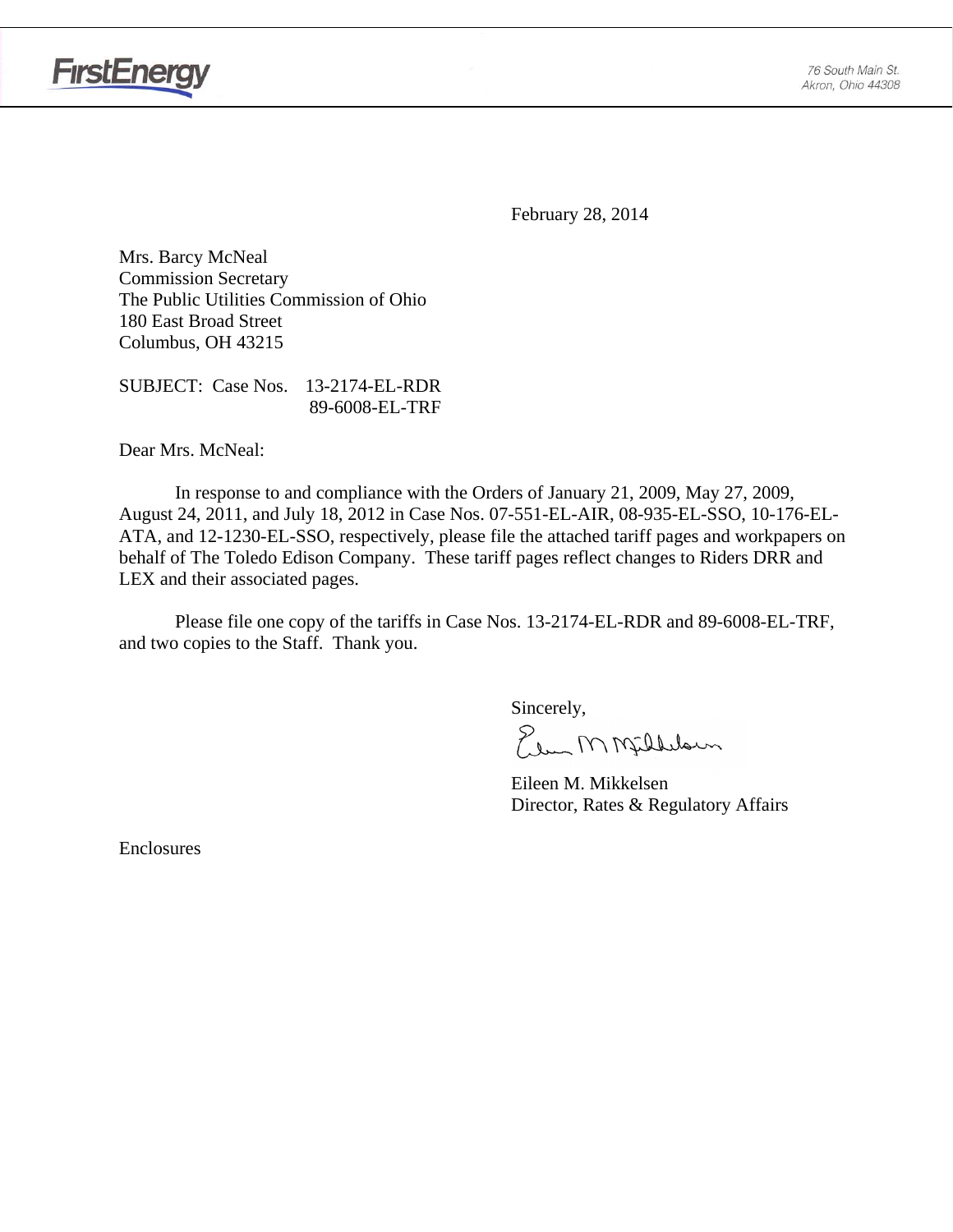#### **TABLE OF CONTENTS**

The following rates, rules and regulations for electric service are applicable throughout the Company's service territory except as noted.

|                                                      | <b>Sheet</b> | <b>Effective</b><br><u>Date</u> |
|------------------------------------------------------|--------------|---------------------------------|
| <b>TABLE OF CONTENTS</b>                             | 1            | $04 - 01 - 14$                  |
| <b>DEFINITION OF TERRITORY</b>                       | 3            | 01-23-09                        |
| <b>ELECTRIC SERVICE REGULATIONS</b>                  | 4            | 12-04-09                        |
| <b>ELECTRIC SERVICE SCHEDULES</b>                    |              |                                 |
| Residential Service (Rate "RS")                      | 10           | 01-23-09                        |
| General Service - Secondary (Rate "GS")              | 20           | 01-23-09                        |
| General Service - Primary (Rate "GP")                | 21           | 01-23-09                        |
| General Service - Subtransmission (Rate "GSU")       | 22           | 01-23-09                        |
| General Service - Transmission (Rate "GT")           | 23           | 01-23-09                        |
| <b>Street Lighting Provisions</b>                    | 30           | 01-23-09                        |
| Street Lighting (Rate "STL")                         | 31           | 06-01-09                        |
| Traffic Lighting (Rate "TRF")                        | 32           | 01-23-09                        |
| Private Outdoor Lighting (Rate "POL")                | 33           | 06-01-09                        |
| <b>MISCELLANEOUS CHARGES</b>                         | 75           | 07-05-12                        |
| <b>OTHER SERVICE</b>                                 |              |                                 |
| <b>Partial Service</b>                               | 52           | $01 - 01 - 06$                  |
| Residential Renewable Energy Credit Purchase Program | 60           | 10-01-09                        |
| <b>Cogeneration and Small Power Producer</b>         | 70           | $01 - 01 - 03$                  |
| <b>Interconnection Tariff</b>                        | 76           | $01 - 01 - 09$                  |
| <b>PIPP Customer Discount</b>                        | 80           | 06-01-11                        |

Filed pursuant to Orders dated May 27, 2009 and July 18, 2012, in Case Nos. 08-935-EL-SSO et al., and 12-1230-EL-SSO, respectively and Case No. 13-2174-EL-RDR before The Public Utilities Commission of Ohio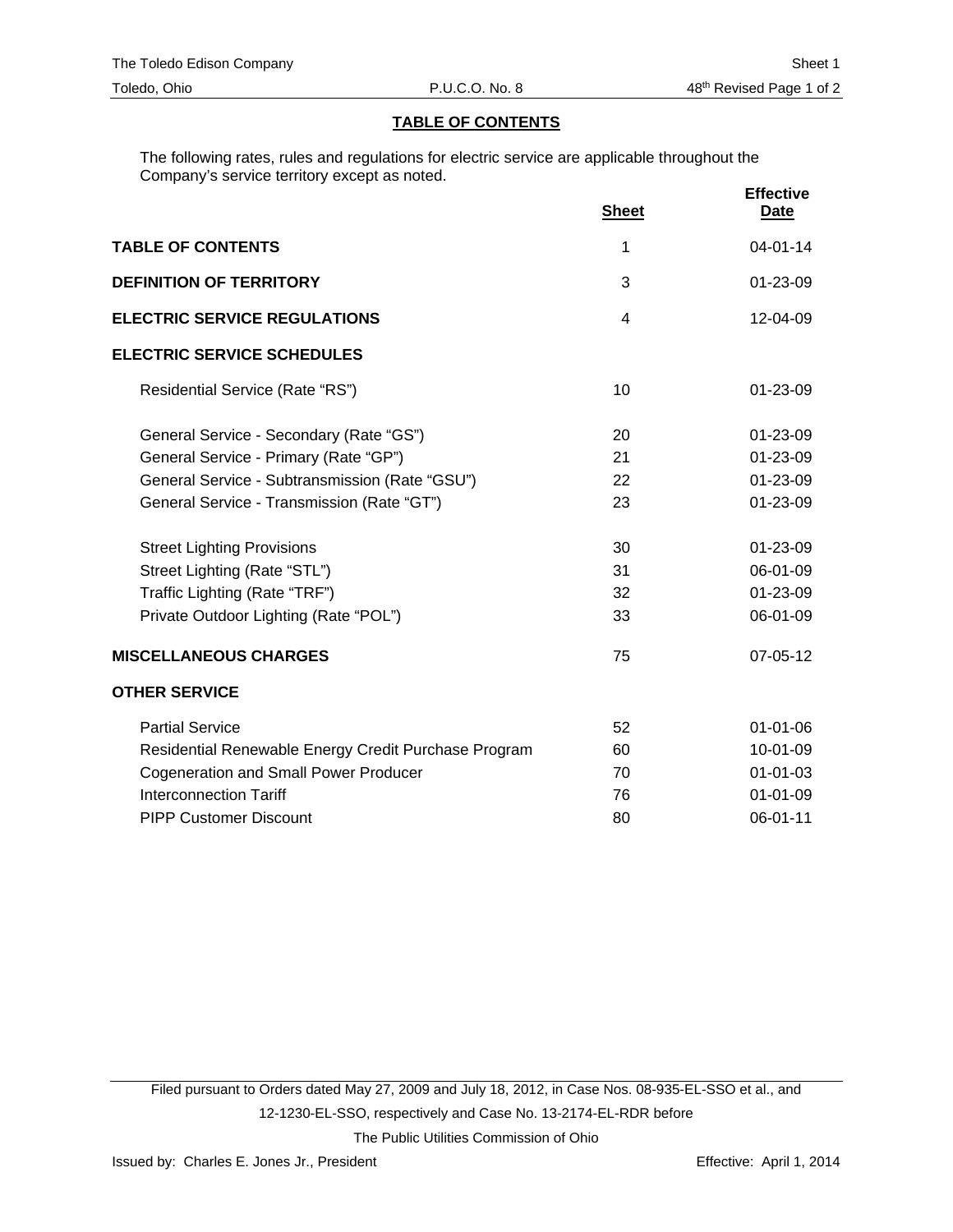# **TABLE OF CONTENTS**

| <b>RIDERS</b>                                          | <b>Sheet</b> | <b>Effective</b><br>Date |
|--------------------------------------------------------|--------------|--------------------------|
| Summary                                                | 80           | 06-21-13                 |
| <b>Residential Distribution Credit</b>                 | 81           | $05 - 21 - 10$           |
| <b>Transmission and Ancillary Services</b>             | 83           | 09-10-10                 |
| <b>Alternative Energy Resource</b>                     | 84           | $01 - 01 - 14$           |
| <b>School Distribution Credit</b>                      | 85           | 06-01-09                 |
| <b>Business Distribution Credit</b>                    | 86           | 01-23-09                 |
| <b>Hospital Net Energy Metering</b>                    | 87           | 10-27-09                 |
| Economic Development (4a)                              | 88           | 01-23-09                 |
| <b>Universal Service</b>                               | 90           | 12-19-13                 |
| State kWh Tax                                          | 92           | 01-23-09                 |
| Net Energy Metering                                    | 93           | 10-27-09                 |
| Delta Revenue Recovery                                 | 96           | 04-01-14                 |
| Demand Side Management                                 | 97           | $01 - 01 - 14$           |
| Reasonable Arrangement                                 | 98           | 06-01-09                 |
| <b>Distribution Uncollectible</b>                      | 99           | $01 - 01 - 14$           |
| Economic Load Response Program                         | 101          | 06-01-11                 |
| Optional Load Response Program                         | 102          | 06-01-11                 |
| <b>Generation Cost Reconciliation</b>                  | 103          | $01 - 01 - 14$           |
| Fuel                                                   | 105          | 12-14-09                 |
| Advanced Metering Infrastructure / Modern Grid         | 106          | $01 - 01 - 14$           |
| Line Extension Cost Recovery                           | 107          | 04-01-14                 |
| <b>Delivery Service Improvement</b>                    | 108          | $01 - 01 - 12$           |
| <b>PIPP Uncollectible</b>                              | 109          | $01 - 01 - 14$           |
| Non-Distribution Uncollectible                         | 110          | $01 - 01 - 14$           |
| <b>Experimental Real Time Pricing</b>                  | 111          | 06-01-13                 |
| <b>Experimental Critical Peak Pricing</b>              | 113          | 06-01-13                 |
| <b>Generation Service</b>                              | 114          | 06-01-13                 |
| Demand Side Management and Energy Efficiency           | 115          | $01 - 01 - 14$           |
| <b>Economic Development</b>                            | 116          | $01 - 01 - 14$           |
| <b>Deferred Generation Cost Recovery</b>               | 117          | 06-01-09                 |
| Deferred Fuel Cost Recovery                            | 118          | 06-21-13                 |
| Non-Market-Based Services                              | 119          | 06-01-13                 |
| <b>Residential Deferred Distribution Cost Recovery</b> | 120          | $01 - 01 - 12$           |
| Non-Residential Deferred Distribution Cost Recovery    | 121          | $01 - 01 - 12$           |
| <b>Residential Electric Heating Recovery</b>           | 122          | $01 - 01 - 14$           |
| <b>Residential Generation Credit</b>                   | 123          | $10-31-13$               |
| <b>Delivery Capital Recovery</b>                       | 124          | $01 - 01 - 14$           |
| Phase-In Recovery                                      | 125          | $01 - 01 - 14$           |

Filed pursuant to Orders dated May 27, 2009 and July 18, 2012, in Case Nos. 08-935-EL-SSO et al., and 12-1230-EL-SSO, respectively and Case No. 13-2174-EL-RDR before The Public Utilities Commission of Ohio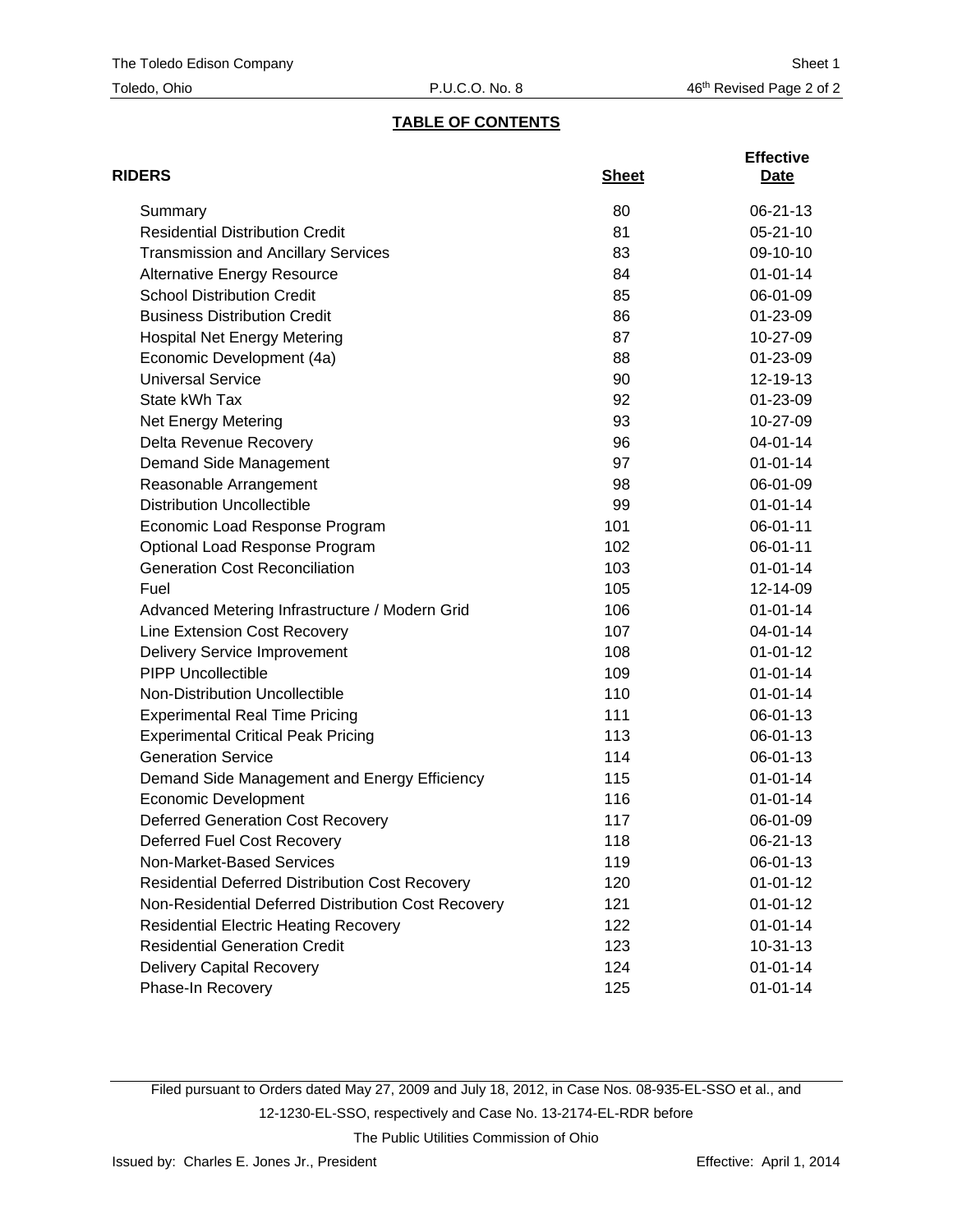#### **RIDER DRR Delta Revenue Recovery Rider**

#### **APPLICABILITY:**

Applicable to any customer receiving electric service under the Company's rate schedules or reasonable arrangement (special contract) approved by the Public Utilities Commission of Ohio. The Delta Revenue Recovery Rider (DRR) charge will apply, for all rate schedules, effective for service rendered beginning April 1, 2014, for all kWhs per kWh. This Rider is not avoidable for customers who take electric generation service from a certified supplier.

### **PURPOSE:**

The DRR charge recovers the difference in revenue ("delta revenue") between the application of rates in the otherwise applicable rate schedule and the result of any economic development schedule, energy efficiency schedule, reasonable arrangement, or governmental special contract approved by the Public Utilities Commission of Ohio on or after January 1, 2009.

#### **RATE:**

DRR charge 0.0000 $\ell$ 

### **RIDER UPDATES:**

The charges contained in this Rider shall be updated and reconciled on a quarterly basis. No later than December 1st, March 1st, June 1st and September 1st of each year, the Company will file with the PUCO a request for approval of the rider charges which, unless otherwise ordered by the PUCO, shall become effective on a service rendered basis on January 1st, April 1st, July 1st and October 1st of each year, beginning October 1, 2009.

The Public Utilities Commission of Ohio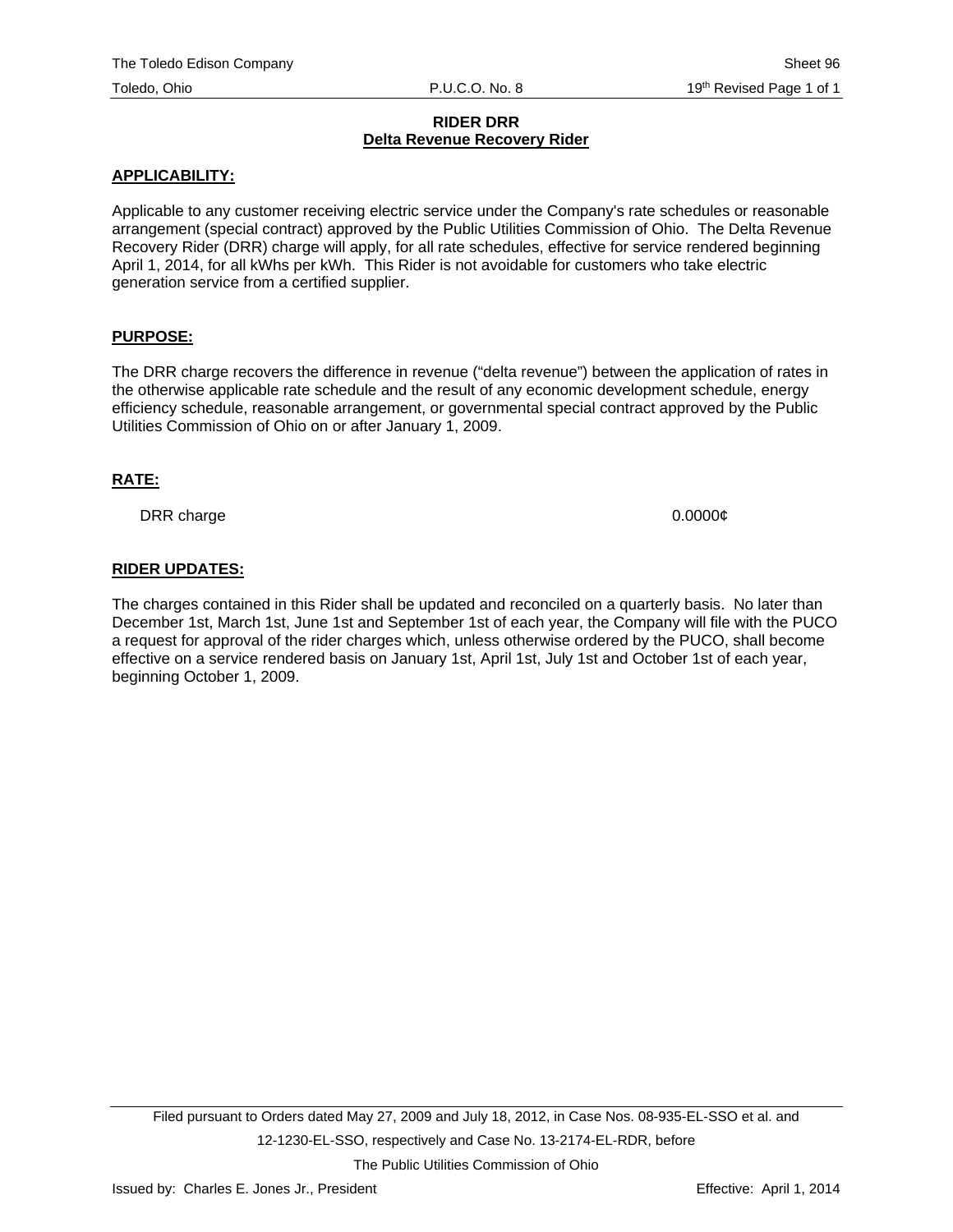#### **RIDER LEX Line Extension Cost Recovery Rider**

### **APPLICABILITY:**

Applicable to any customer receiving electric service under the Company's rate schedules. The Line Extension Cost Recovery Rider (LEX) charge will apply for all rate schedules, on a service rendered basis, for all kWhs per kWh. This Rider is not avoidable for customers who take electric generation service from a certified supplier.

# **RATE:**

LEX charge  $0.0009\ell$ 

### **RIDER UPDATES:**

The charges contained in this Rider shall be updated and reconciled on a quarterly basis beginning December 1, 2011, and thereafter no later than December 1st, March 1st, June 1st and September 1st of each year, the Company will file with the PUCO a request for approval of the Rider charges which, unless otherwise ordered by the PUCO, shall become effective on a service rendered basis on January 1st, April 1st, July 1st and October 1st of each year.

The Public Utilities Commission of Ohio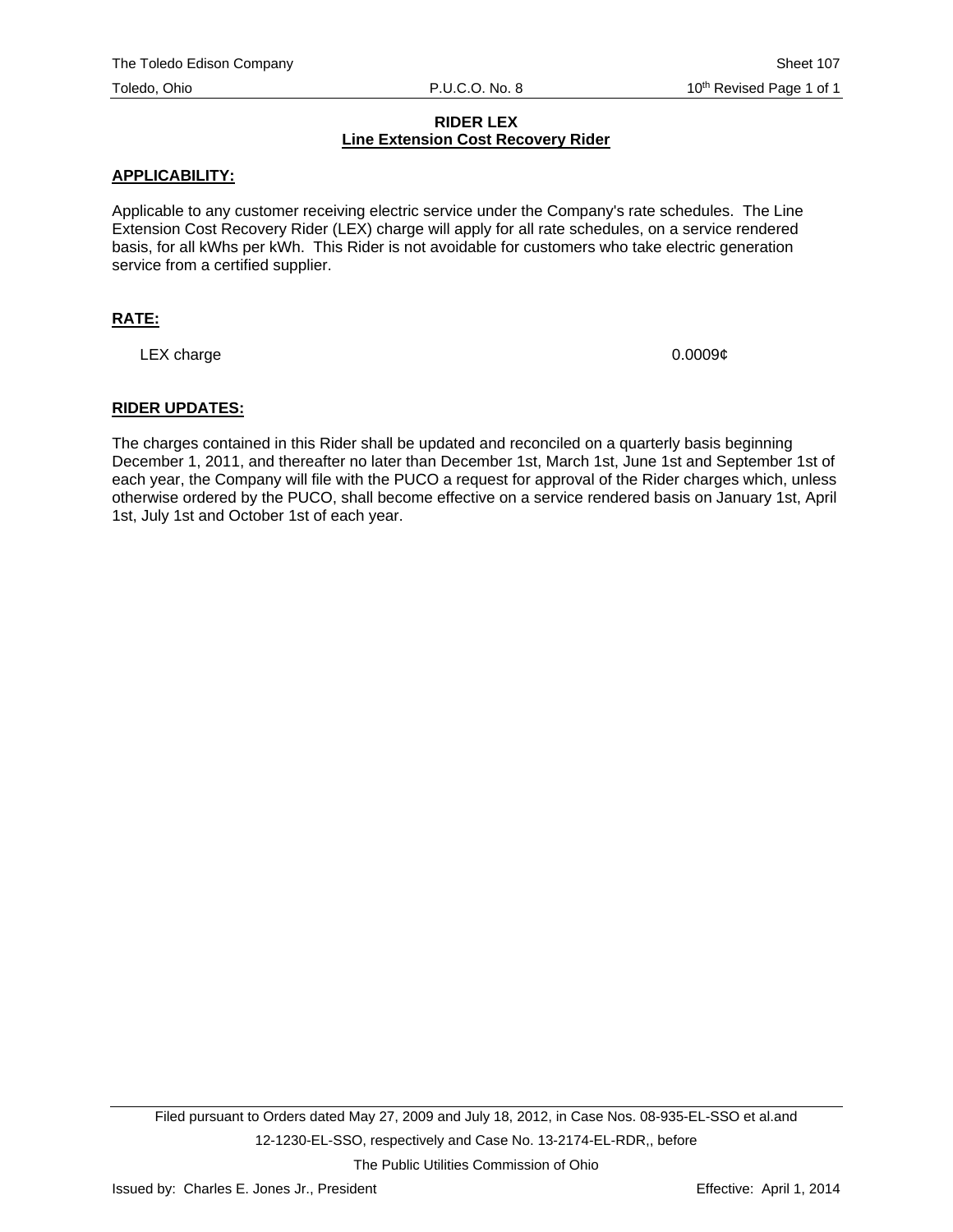Line Extension Cost Recovery Rider (Rider LEX - Sheet No. 107)<br>Rider LEX Charge Update Effective 4/1/14 Through 6/30/14

| Line ' | Description                                               | СE               | OE               | TЕ               |
|--------|-----------------------------------------------------------|------------------|------------------|------------------|
|        | Rider LEX Charge 4/1/14 - 6/30/14 (¢/KWH)                 | 0.0005           | 0.0008           | 0.0009           |
|        | Q1 2014 LEX Charge (¢/KWH)<br>Q2 2014 vs. Q1 2014 (¢/KWH) | 0.0005<br>0.0000 | 0.0008<br>0.0000 | 0.0009<br>0.0000 |

Line Notes & Sources

 $\sim$ 

 $\sim$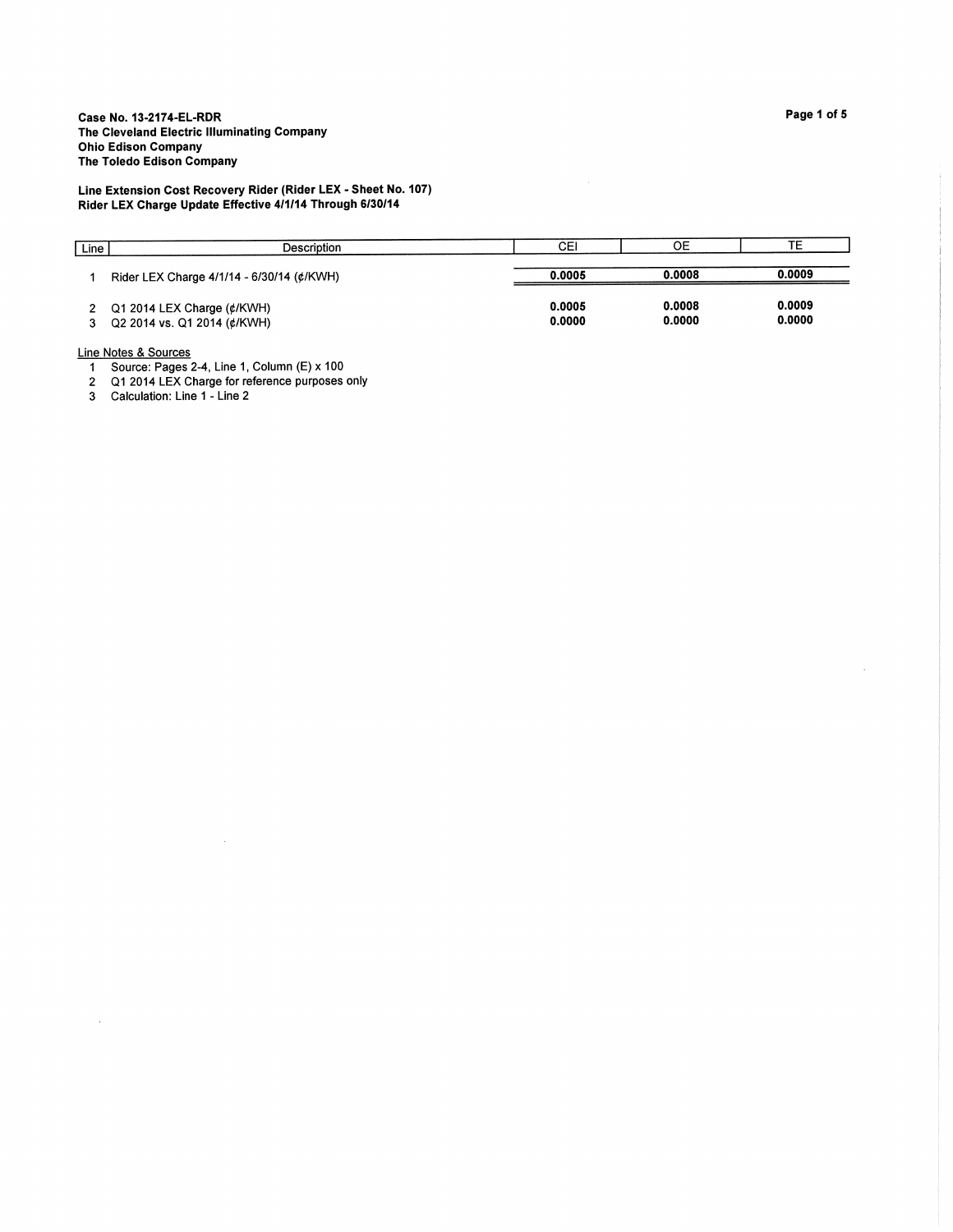Case No. 13-2174-EL-RDR The Cleveland Electric Illuminating Company **Ohio Edison Company** The Toledo Edison Company

Line Extension Cost Recovery Rider (Rider LEX - Sheet No. 107)<br>Rider LEX Charge Update Effective 4/1/14 Through 6/30/14

| Line | Company<br>(A) | Month<br>(B) | Year<br>(C) | <b>Beginning</b><br>Deferral<br><b>Balance</b><br>(D) |      | Revenue<br>(E)<br>000000000 |      | <b>CAT</b><br>(F) | Revenue<br><b>Excluding CAT</b><br>(G) |      | Carrying<br><b>Charges</b><br>(H)<br>0.5708% |      | <b>Ending Deferral</b><br><b>Balance</b><br>(1) |
|------|----------------|--------------|-------------|-------------------------------------------------------|------|-----------------------------|------|-------------------|----------------------------------------|------|----------------------------------------------|------|-------------------------------------------------|
| 2    | CEI            | April        | 2014        | \$<br>72,479                                          | S    | (7.692)                     | S    | $(20)$ \$         | $(7.672)$ \$                           |      | 392S                                         |      | 65.199                                          |
| 3    | CEI            | Mav          | 2014        | \$<br>65.199                                          | \$   | (7.972)                     | -S   | $(21)$ \$         | $(7,951)$ \$                           |      | 349                                          | - \$ | 57,598                                          |
| 4    | CEI            | June         | 2014        | \$<br>57.598                                          | \$   | (8.366)                     | - \$ | $(22)$ \$         | $(8,344)$ \$                           |      | 305                                          | - \$ | 49.558                                          |
| 5    | CEI            | July         | 2014        | \$<br>49.558                                          | -5   | (9.226)                     | - \$ | $(24)$ \$         | $(9,202)$ \$                           |      | 257                                          | - 36 | 40.613                                          |
| 6    | CEI            | August       | 2014        | \$<br>40.613 \$                                       |      | (9, 197)                    | - \$ | $(24)$ \$         | $(9, 173)$ \$                          |      | 206                                          | - \$ | 31,645                                          |
|      | CEI            | September    | 2014        | \$<br>31.645                                          | \$   | (7.913)                     | - \$ | $(21)$ \$         | $(7.893)$ \$                           |      | 158                                          | - \$ | 23,911                                          |
| 8    | CEI            | October      | 2014        | \$<br>23.911                                          | - \$ | (7.969)                     | \$   | $(21)$ \$         | (7.949)                                | - 36 | 114                                          | - \$ | 16,076                                          |
| 9    | <b>CEI</b>     | November     | 2014        | \$<br>16.076                                          | - \$ | (7.766)                     | - \$ | $(20)$ \$         | $(7,745)$ \$                           |      | 70                                           | - \$ | 8,400                                           |
| 10   | CEI            | December     | 2014        | \$<br>8,400                                           | S    | (8, 446)                    | \$   | $(22)$ \$         | $(8, 424)$ \$                          |      | 24                                           | - \$ | (0)                                             |

NOTES:

 $\bar{\bar{z}}$ 

Column (D): Estimated Rider LEX deferral balance as of 'March 2014' for April 2014; for May 2014 onward Column (D) = Prior Period Column (I)

Column  $(E)$ : Calculation: - Column  $(E)$  Line 1 x CEI MWh sales on page 5 of 5 x 1,000.

Column (E) Line 1 = Estimated Rider LEX rate (in \$/kWh) to be effective April 1, 2014, calculated by solving for the rate that would need to be charged From April 2014 through December 2014 state (in why in the Rider LEX deferred balance is zero at December 2014<br>from April 2014 through December 2014 state that the Rider LEX deferred balance is zero at December 2014.<br>Colum

Column (G): Calculation: Column (E) - Column (F)

Column (H): Calculation: Column (D) + Column (G)/2)×0.5708%<br>Column (H): Calculation: (Column (D) + Column (G)/2)×0.5708%<br>Column (I): Calculation: Column (D) + Column (G) + Column (H)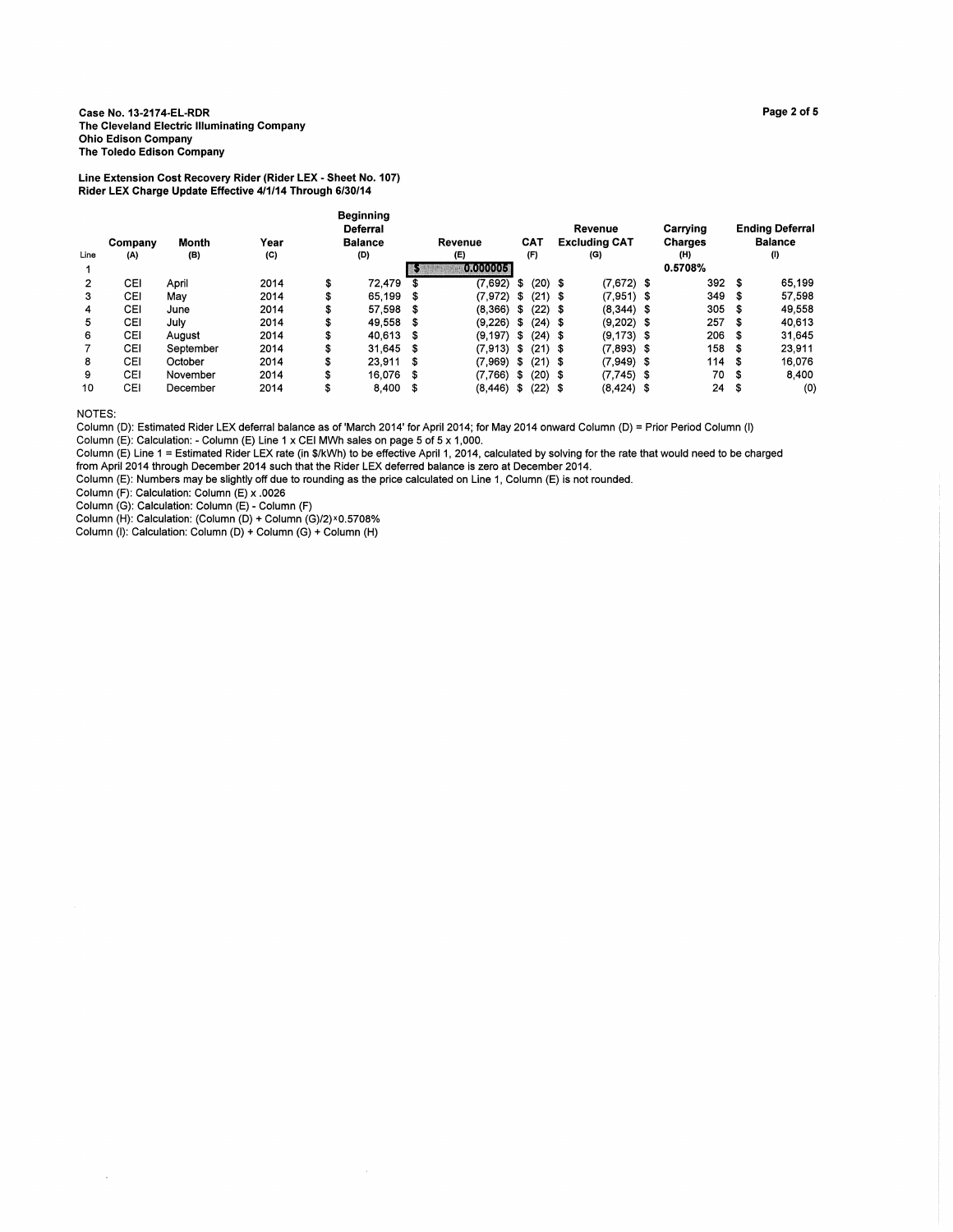#### Case No. 13-2174-EL-RDR The Cleveland Electric Illuminating Company **Ohio Edison Company** The Toledo Edison Company

Line Extension Cost Recovery Rider (Rider LEX - Sheet No. 107) Rider LEX Charge Update Effective 4/1/14 Through 6/30/14

|      |         |              |      | <b>Beginning</b><br><b>Deferral</b> |      |               |      |            | Revenue              |      | Carrying |      | <b>Ending Deferral</b> |
|------|---------|--------------|------|-------------------------------------|------|---------------|------|------------|----------------------|------|----------|------|------------------------|
|      | Company | <b>Month</b> | Year | <b>Balance</b>                      |      | Revenue       |      | <b>CAT</b> | <b>Excluding CAT</b> |      | Charges  |      | <b>Balance</b>         |
| Line | (A)     | (B)          | (C)  | (D)                                 |      | (E)           |      | (F)        | (G)                  |      | (H)      |      | (1)                    |
|      |         |              |      |                                     |      | KOKOLOLOLOL:H |      |            |                      |      | 0.5708%  |      |                        |
| 2    | OE      | April        | 2014 | \$<br>143.045                       | S    | (15,149)      | \$   | $(39)$ \$  | $(15, 110)$ \$       |      | 773      | \$   | 128,709                |
| 3    | OЕ      | Mav          | 2014 | \$<br>128.709                       | S    | (15,550)      | \$   | $(40)$ \$  | $(15,509)$ \$        |      | 690      | S    | 113,891                |
| 4    | ОE      | June         | 2014 | \$<br>113.891                       | - \$ | (16.478)      | - \$ | $(43)$ \$  | (16.435) \$          |      | 603      | - \$ | 98,059                 |
| 5    | ОE      | July         | 2014 | \$<br>98.059                        | - 36 | (18,132)      | - \$ | $(47)$ \$  | (18.085) \$          |      | 508      | \$   | 80,482                 |
| 6    | OЕ      | August       | 2014 | \$<br>80.482 \$                     |      | (18.135)      | - \$ | $(47)$ \$  | (18.088) \$          |      | 408      | - \$ | 62.802                 |
|      | OЕ      | September    | 2014 | \$<br>62.802 \$                     |      | (15.378) \$   |      | $(40)$ \$  | $(15,338)$ \$        |      | 315      | -5   | 47,779                 |
| 8    | OЕ      | October      | 2014 | \$<br>47.779                        | - \$ | (15,423)      | \$   | $(40)$ \$  | (15,383) \$          |      | 229      | S    | 32.625                 |
| 9    | ОE      | November     | 2014 | \$<br>32.625                        | - \$ | (15.499)      | - \$ | $(40)$ \$  | (15, 459)            | - 36 | 142      | \$   | 17.308                 |
| 10   | ОE      | December     | 2014 | \$<br>17,308 \$                     |      | (17.403)      | -5   | $(45)$ \$  | (17,357) \$          |      | 49       | \$   | 0                      |

NOTES:

Column (D): Estimated Rider LEX deferral balance as of 'March 2014' for April 2014; for May 2014 onward Column (D) = Prior Period Column (I)<br>Column (E): Calculation: - Column (E) Line 1 x OE MWh sales on page 5 of 5 x 1,00

Column (E) Line 1 = Estimated Rider LEX rate (in \$/kWh) to be effective April 1, 2014, calculated by solving for the rate that would need to be charged from April 2014 through December 2014 such that the Rider LEX deferred balance is zero at December 2014.

Column (E): Numbers may be slightly off due to rounding as the price calculated on Line 1, Column (E) is not rounded.

Column (F): Numbers may be signity on the to founding as the polition.<br>Column (F): Calculation: Column (E) x .0026<br>Column (G): Calculation: Column (E) - Column (F)<br>Column (H): Calculation: (Column (D) + Column (G)/2)×0.570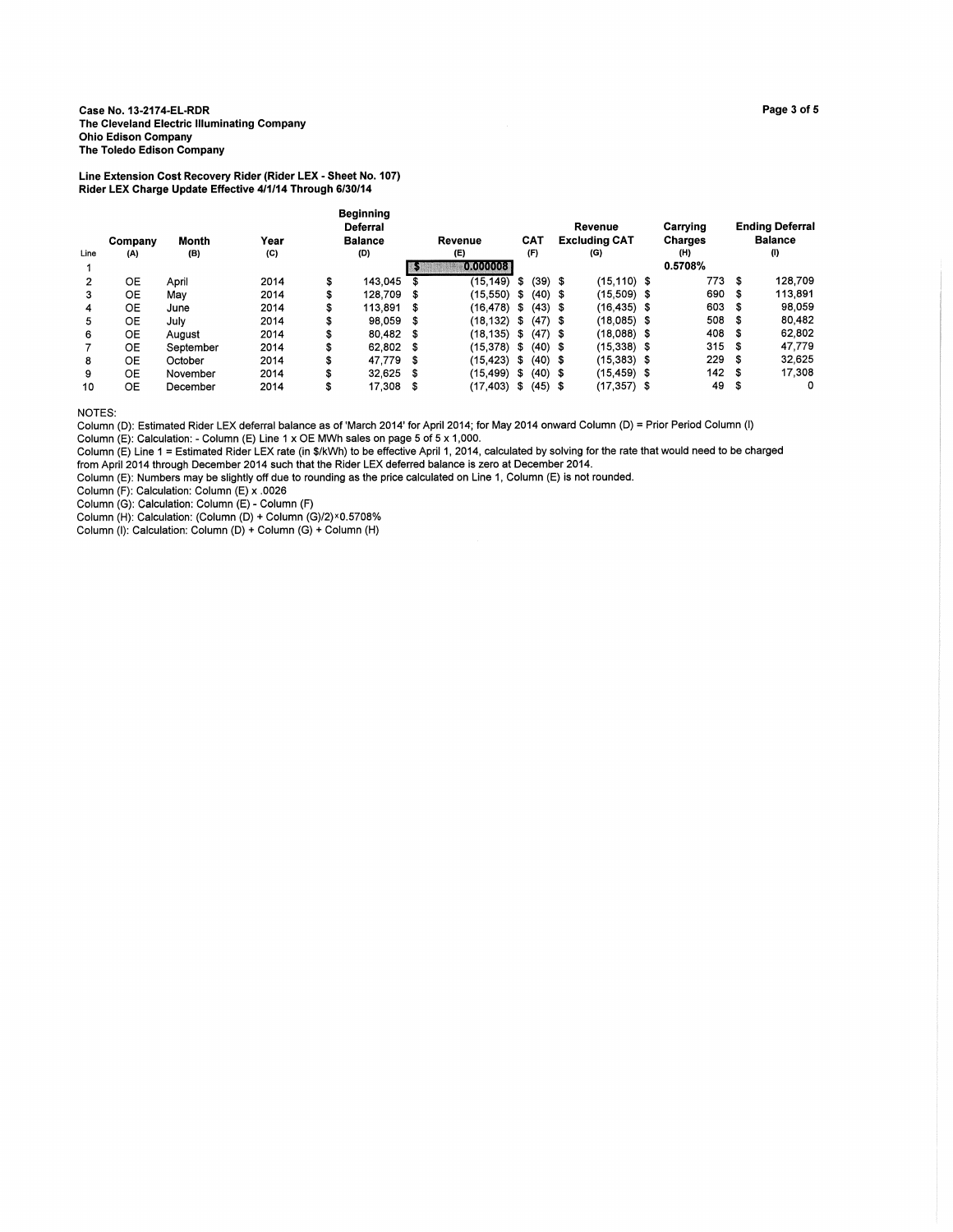Case No. 13-2174-EL-RDR The Cleveland Electric Illuminating Company **Ohio Edison Company** The Toledo Edison Company

Line Extension Cost Recovery Rider (Rider LEX - Sheet No. 107)<br>Rider LEX Charge Update Effective 4/1/14 Through 6/30/14

|                |           |              |      |    | <b>Beginning</b><br>Deferral |      |          |      |            | Revenue              | Carrying |      | <b>Ending Deferral</b> |
|----------------|-----------|--------------|------|----|------------------------------|------|----------|------|------------|----------------------|----------|------|------------------------|
|                | Company   | <b>Month</b> | Year |    | <b>Balance</b>               |      | Revenue  |      | <b>CAT</b> | <b>Excluding CAT</b> | Charges  |      | <b>Balance</b>         |
| Line           | (A)       | (B)          | (C)  |    | (D)                          |      | (E)      |      | (F)        | (G)                  | (H)      |      | (I)                    |
|                |           |              |      |    |                              |      | 00000000 |      |            |                      | 0.5708%  |      |                        |
| $\overline{2}$ | TE        | April        | 2014 | \$ | 67.583                       |      | (7,160)  | \$   | $(19)$ \$  | $(7, 141)$ \$        | 365      | \$   | 60.807                 |
| 3              | ТE        | Mav          | 2014 | \$ | 60.807                       | - 36 | (7.350)  | \$   | $(19)$ \$  | $(7,331)$ \$         | 326      | - 36 | 53,802                 |
| 4              | TЕ        | June         | 2014 | \$ | 53.802 \$                    |      | (7.856)  | \$   | $(20)$ \$  | $(7,835)$ \$         | 285      | \$   | 46.251                 |
| 5              | TЕ        | July         | 2014 | \$ | 46.251                       | - 56 | (8.664)  | - \$ | $(23)$ \$  | $(8,642)$ \$         | 239      | - \$ | 37,849                 |
| 6              | TE        | August       | 2014 | S  | 37.849 \$                    |      | (8,630)  | - \$ | $(22)$ \$  | $(8,607)$ \$         | 191      | \$   | 29.433                 |
|                | TE        | September    | 2014 | \$ | 29.433                       | - \$ | (7.543)  | \$   | $(20)$ \$  | $(7,523)$ \$         | 147      | \$   | 22.056                 |
| 8              | ТE        | October      | 2014 | \$ | 22.056                       | - 36 | (7.373)  | - \$ | $(19)$ \$  | $(7,354)$ \$         | 105      | - \$ | 14,807                 |
| 9              | <b>TE</b> | November     | 2014 | ъ  | 14.807                       | - \$ | (7.229)  | \$   | $(19)$ \$  | $(7,210)$ \$         | 64       | \$   | 7.661                  |
| 10             | TE.       | December     | 2014 | \$ | 7,661                        | - \$ | (7,703)  | \$   | $(20)$ \$  | $(7,683)$ \$         | 22       | \$   | 0                      |

NOTES:

Column (D): Estimated Rider LEX deferral balance as of 'March 2014' for April 2014; for May 2014 onward Column (D) = Prior Period Column (I)

Column (E): Calculation: - Column (E) Line 1 x TE MWh sales on page 5 of 5 x 1,000.

Column (E). Canculation. - Column (E) Lite TX TE WINT sales On Dealth (1, 2014, Calculated by solving for the rate that would need to be charged<br>Column (E) Line 1 = Estimated Rider LEX rate (in \$/kWh) to be effective April

Column (F): Calculation: Column (E) x .0026

Column (G): Calculation: Column (E) - Column (F)

Column (H): Calculation: Column (D) + Column (G)/2)×0.5708%<br>Column (H): Calculation: (Column (D) + Column (G)/2)×0.5708%<br>Column (I): Calculation: Column (D) + Column (G) + Column (H)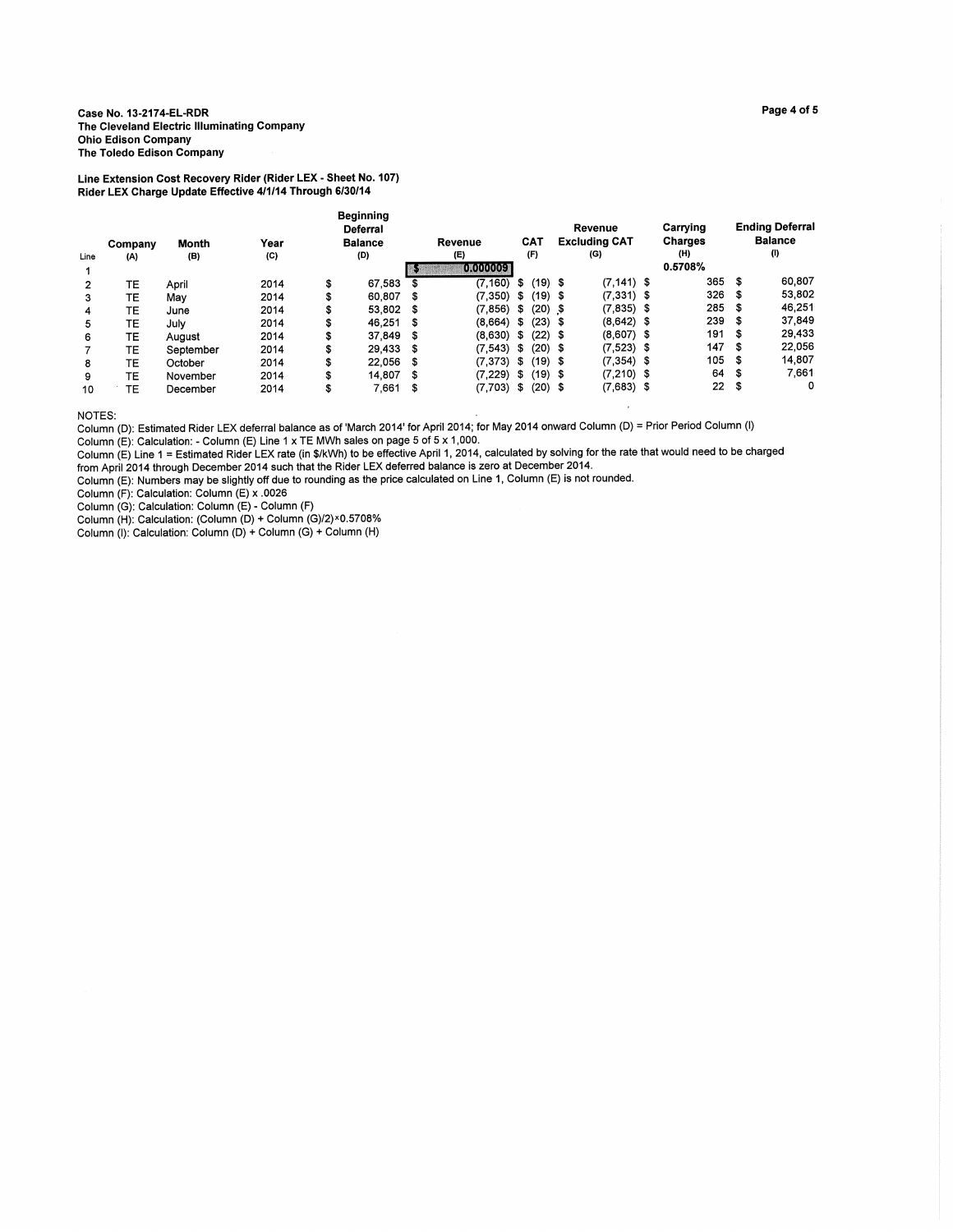Page 5 of 5

Case No. 13-2174-EL-RDR The Cleveland Electric Illuminating Company Ohio Edison Company The Toledo Edison Company

| <b>Total Company MWh Sales</b> |            |           |    |  |  |  |  |  |
|--------------------------------|------------|-----------|----|--|--|--|--|--|
|                                |            |           |    |  |  |  |  |  |
|                                | <b>CEI</b> | <b>OE</b> | TE |  |  |  |  |  |
| $Feb-14$                       |            |           |    |  |  |  |  |  |
| Mar-14                         |            |           |    |  |  |  |  |  |
| Apr-14                         |            |           |    |  |  |  |  |  |
| $May-14$                       |            |           |    |  |  |  |  |  |
| $Jun-14$                       |            |           |    |  |  |  |  |  |
| $Jul-14$                       |            |           |    |  |  |  |  |  |
| Aug-14                         |            |           |    |  |  |  |  |  |
| Sep-14                         |            |           |    |  |  |  |  |  |
| $Oct-14$                       |            |           |    |  |  |  |  |  |
| <b>Nov-14</b>                  |            |           |    |  |  |  |  |  |
| Dec-14                         |            |           |    |  |  |  |  |  |

\* Source: 2014 Original Forecast as of February 2014